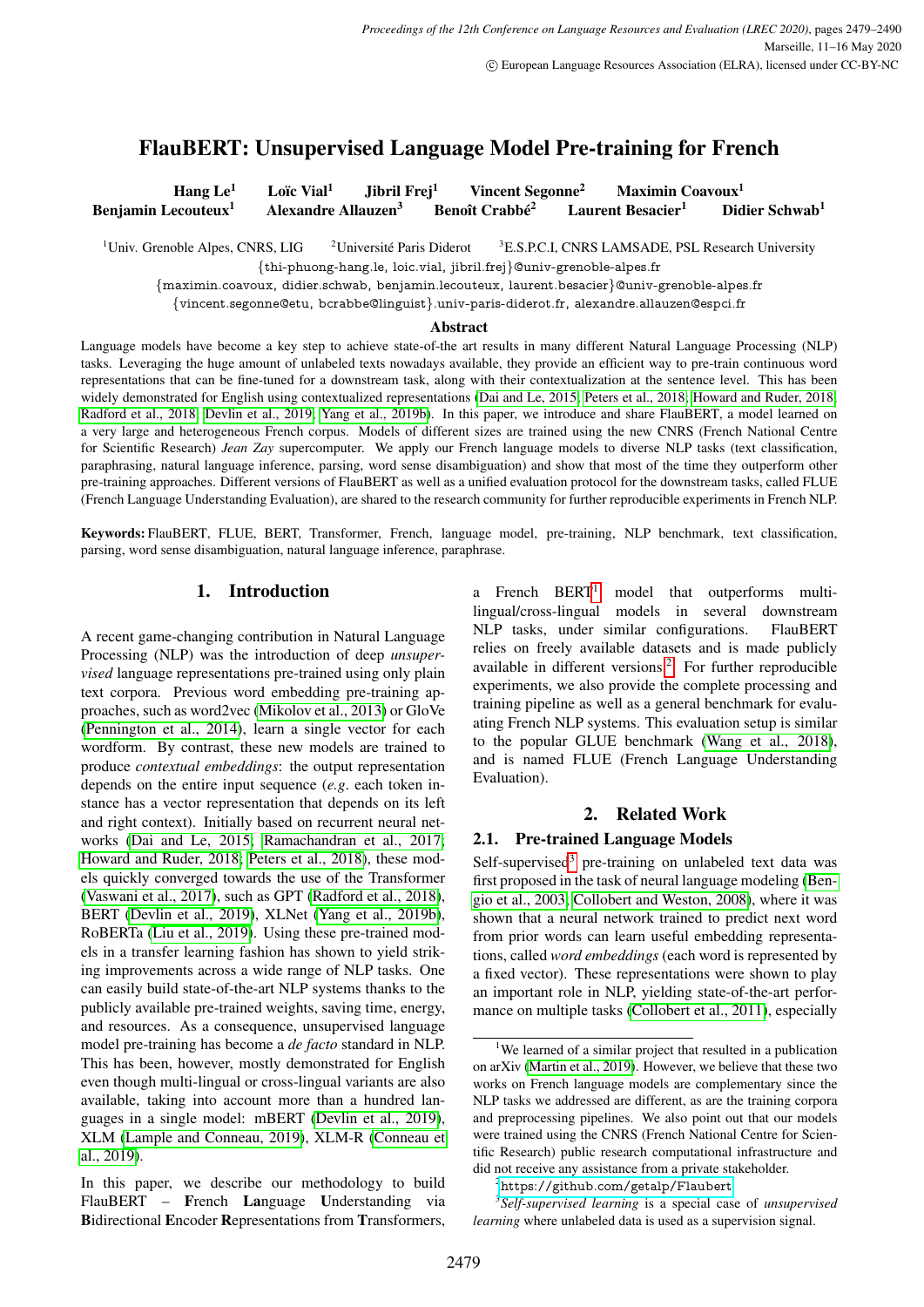after the introduction of word2vec [\(Mikolov et al., 2013\)](#page-9-1) and GloVe [\(Pennington et al., 2014\)](#page-10-2), efficient and effective algorithms for learning word embeddings.

A major limitation of word embeddings is that a word can only have a single representation, even if it can have multiple meanings (*e.g*. depending on the context). Therefore, recent works have introduced a paradigm shift from context-free word embeddings to *contextual embeddings*: the output representation is a function of the entire input sequence, which allows encoding complex, high-level syntactic and semantic characteristics of words or sentences.

This line of research was started by [Dai and Le \(2015\)](#page-8-0) who proposed pre-training representations via either an encoderdecoder language model or a sequence autoencoder. [Ra](#page-10-3)machandran et al.  $(2017)^4$  $(2017)^4$  showed that this approach can be applied to pre-training sequence-to-sequence models [\(Sutskever et al., 2014\)](#page-10-6). These models, however, require a significant amount of in-domain data for the pre-training tasks. [Peters et al. \(2018,](#page-10-0) ELMo) and [Howard and Ruder](#page-9-0) [\(2018,](#page-9-0) ULMFiT) were the first to demonstrate that leveraging huge general-domain text corpora in pre-training can lead to substantial improvements on downstream tasks. Both methods employ LSTM [\(Hochreiter and Schmidhu](#page-9-5)[ber, 1997\)](#page-9-5) language models, but ULMFiT utilizes a regular multi-layer architecture, while ELMo adopts a *bidirectional* LSTM to build the final embedding for each input token from the concatenation of the left-to-right and rightto-left representations. Another fundamental difference lies in how each model can be tuned to different downstream tasks: ELMo delivers different word vectors that can be interpolated, whereas ULMFiT enables robust fine-tuning of the whole network *w.r.t*. the downstream tasks. The ability of fine-tuning was shown to significantly boost the performance, and thus this approach has been further developed in the recent works such as MultiFiT [\(Eisenschlos et al.,](#page-9-6) [2019\)](#page-9-6) or most prominently Transformer-based [\(Vaswani et](#page-10-4) [al., 2017\)](#page-10-4) architectures: GPT [\(Radford et al., 2018\)](#page-10-1), BERT [\(Devlin et al., 2019\)](#page-8-1), XLNet [\(Yang et al., 2019b\)](#page-11-0), XLM [\(Lample and Conneau, 2019\)](#page-9-3), RoBERTa [\(Liu et al., 2019\)](#page-9-2), ALBERT [\(Lan et al., 2019\)](#page-9-7), T5 [\(Raffel et al., 2019\)](#page-10-7). These methods have one after the other established new state-ofthe-art results on various NLP benchmarks, such as GLUE [\(Wang et al., 2018\)](#page-10-5) or SQuAD [\(Rajpurkar et al., 2018\)](#page-10-8), surpassing previous methods by a large margin.

## <span id="page-1-0"></span>2.2. Pre-trained Language Models Beyond English

Given the impact of pre-trained language models on NLP downstream tasks in English, several works have recently released pre-trained models for other languages. For instance, ELMo exists for Portuguese, Japanese, German and Basque, $5$  while BERT and variants were specifically trained for simplified and traditional Chinese<sup>[8](#page-0-0)</sup> and German.[6](#page-0-0) A Portuguese version of MultiFiT is also available.[7](#page-0-0) Recently, more monolingual BERT-based models have been released, such as for Arabic [\(Antoun et al.,](#page-8-6) [2020\)](#page-8-6), Dutch [\(de Vries et al., 2019;](#page-8-7) [Delobelle et al., 2020\)](#page-8-8), Finnish [\(Virtanen et al., 2019\)](#page-10-9), Italian [\(Polignano et al.,](#page-10-10) [2019\)](#page-10-10), Portuguese [\(Souza et al., 2019\)](#page-10-11), Russian [\(Kuratov](#page-9-9) [and Arkhipov, 2019\)](#page-9-9), Spanish (Cañete et al., 2020), and Vietnamese [\(Nguyen and Nguyen, 2020\)](#page-9-10). For French, besides pre-trained language models using ULMFiT and Mul-tiFiT configurations,<sup>[7](#page-0-0)</sup> CamemBERT [\(Martin et al., 2019\)](#page-9-4) is a French BERT model concurrent to our work.

Another trend considers one model estimated for several languages with a shared vocabulary. The release of multilingual BERT for 104 languages pioneered this approach.[8](#page-0-0) A recent extension of this work leverages parallel data to build a cross-lingual pre-trained version of LASER [\(Artetxe and Schwenk, 2019\)](#page-8-10) for 93 languages, XLM [\(Lample and Conneau, 2019\)](#page-9-3) and XLM-R [\(Conneau](#page-8-2) [et al., 2019\)](#page-8-2) for 100 languages.

## 2.3. Evaluation Protocol for French NLP Tasks

The existence of a multi-task evaluation benchmark such as GLUE [\(Wang et al., 2018\)](#page-10-5) for English is highly beneficial to facilitate research in the language of interest. The GLUE benchmark has become a prominent framework to evaluate the performance of NLP models in English. The recent contributions based on pre-trained language models have led to remarkable performance across a wide range of Natural Language Understanding (NLU) tasks. The authors of GLUE have therefore introduced SuperGLUE [\(Wang et al.,](#page-10-12) [2019a\)](#page-10-12): a new benchmark built on the principles of GLUE, including more challenging and diverse set of tasks. A Chi-nese version of GLUE<sup>[9](#page-0-0)</sup> is also developed to evaluate model performance in Chinese NLP tasks. As of now, we have not learned of any such benchmark for French.

## 3. Building FlauBERT

In this section, we describe the training corpus, the text preprocessing pipeline, the model architecture and training configurations to build FlauBERT<sub>BASE</sub> and FlauBERT<sub>LARGE</sub>.

#### 3.1. Training Data

Data collection Our French text corpus consists of 24 sub-corpora gathered from different sources, covering diverse topics and writing styles, ranging from formal and well-written text (*e.g.* Wikipedia and books)<sup>[10](#page-0-0)</sup> to random text crawled from the Internet (*e.g.* Common Crawl).<sup>[11](#page-0-0)</sup> The data were collected from three main sources: (1) monolingual data for French provided in WMT19 shared tasks [\(Li](#page-9-11) [et al., 2019,](#page-9-11) 4 sub-corpora); (2) French text corpora offered in the OPUS collection [\(Tiedemann, 2012,](#page-10-13) 8 sub-corpora); and (3) datasets available in the Wikimedia projects [\(Meta,](#page-9-12) [2019,](#page-9-12) 8 sub-corpora).

We used the WikiExtractor tool<sup>[12](#page-0-0)</sup> to extract the text from Wikipedia. For the other sub-corpora, we either used our

<sup>&</sup>lt;sup>4</sup>It should be noted that learning contextual embeddings was also proposed in [\(McCann et al., 2017\)](#page-9-8), but in a *supervised* fashion as they used annotated machine translation data.

<sup>5</sup><https://allennlp.org/elmo>

<sup>6</sup><https://deepset.ai/german-bert>

 $^{7}$ <https://github.com/piegu/language-models>

<sup>8</sup><https://github.com/google-research/bert>

<sup>9</sup><https://github.com/chineseGLUE/chineseGLUE>

<sup>10</sup><http://www.gutenberg.org>

 $^{11}\rm{http://data.statmt.org/ngrams/deduped2017}$  $^{11}\rm{http://data.statmt.org/ngrams/deduped2017}$  $^{11}\rm{http://data.statmt.org/ngrams/deduped2017}$ 

<sup>12</sup><https://github.com/attardi/wikiextractor>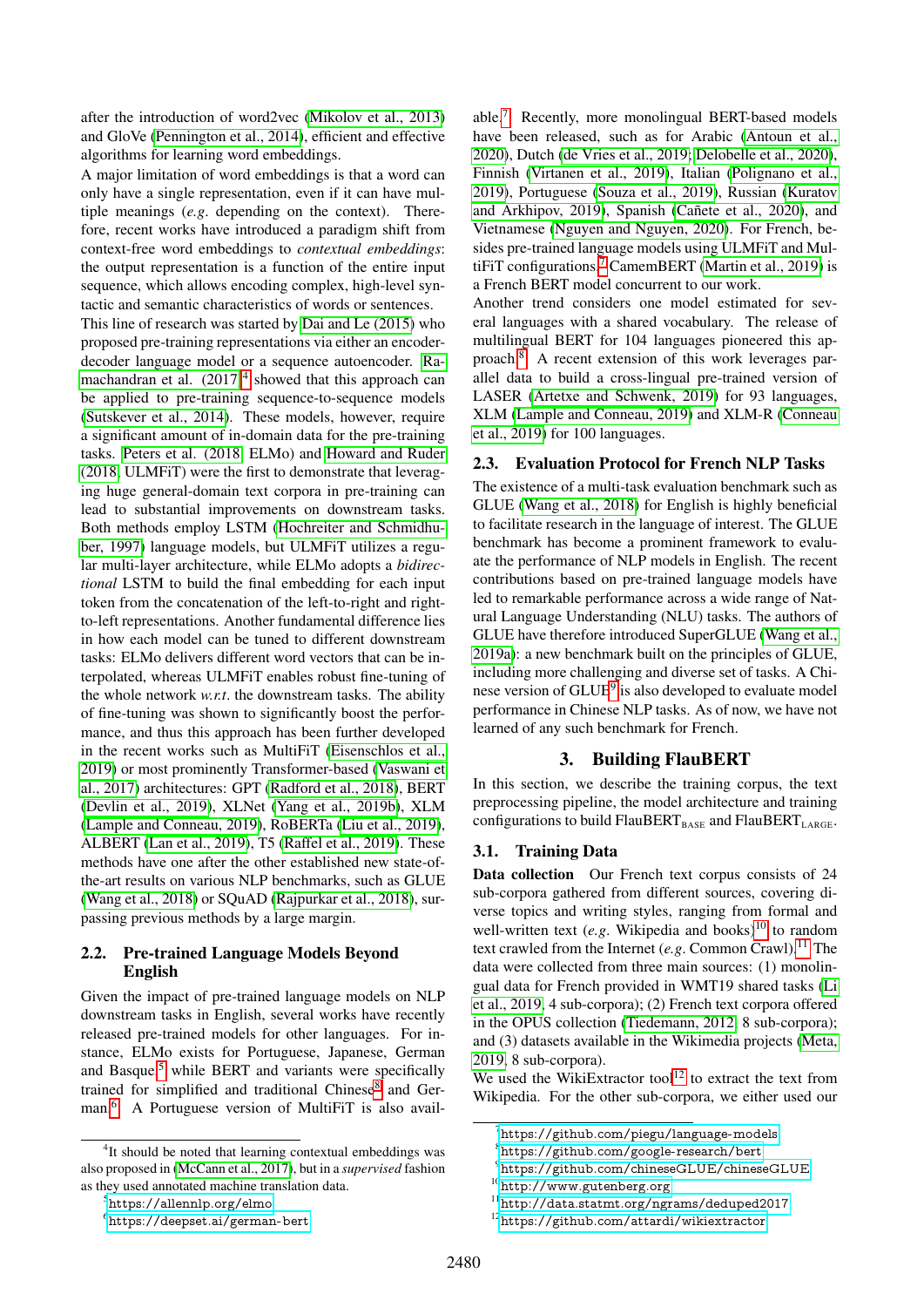<span id="page-2-0"></span>

|                                                                                                                                                                                                                                                    | <b>BERT</b> <sub>RASE</sub> | <b>ROBERTa<sub>rase</sub></b> | CamemBERT                    | $FlauBERTBASE/FlauBERTLARGE$ |
|----------------------------------------------------------------------------------------------------------------------------------------------------------------------------------------------------------------------------------------------------|-----------------------------|-------------------------------|------------------------------|------------------------------|
| Language                                                                                                                                                                                                                                           | English                     | English                       | French                       | French                       |
| Training data                                                                                                                                                                                                                                      | 13 GB                       | 160 GB                        | $138 \text{ GB}^{\dagger}$   | 71 $GB^{\ddagger}$           |
| Pre-training objectives                                                                                                                                                                                                                            | NSP and MLM                 | <b>MLM</b>                    | <b>MLM</b>                   | <b>MLM</b>                   |
| Total parameters                                                                                                                                                                                                                                   | 110 M                       | 125 M                         | 110 M                        | 138 M/373 M                  |
| Tokenizer                                                                                                                                                                                                                                          | WordPiece 30K               | BPE 50K                       | SentencePiece 32K            | BPE 50K                      |
| Masking strategy<br>the first property with the company of the control of the control of the control of the control of the control of the control of the control of the control of the control of the control of the control of the control of the | Static + Sub-word masking   | Dynamic + Sub-word masking    | Dynamic + Whole-word masking | Dynamic + Sub-word masking   |

† , ‡ : 282 GB, 270 GB before filtering/cleaning.

Table 1: Comparison between FlauBERT and previous work.

own tool to extract the text or download them directly from their websites. The total size of the uncompressed text before preprocessing is 270 GB. More details can be found in Appendix [A.1.](#page-6-0)

Data preprocessing For all sub-corpora, we filtered out very short sentences as well as repetitive and nonmeaningful content such as telephone/fax numbers, email addresses, *etc*. For Common Crawl, which is our largest sub-corpus with 215 GB of raw text, we applied aggressive cleaning to reduce its size to 43.4 GB. All the data were Unicode-normalized in a consistent way before being tokenized using Moses tokenizer [\(Koehn et al., 2007\)](#page-9-13). The resulting training corpus is 71 GB in size.

Our code for downloading and preprocessing data is made publicly available.[13](#page-0-0)

## 3.2. Models and Training Configurations

Model architecture FlauBERT has the same model architecture as BERT [\(Devlin et al., 2019\)](#page-8-1), which consists of a multi-layer bidirectional Transformer [\(Vaswani et al.,](#page-10-4) [2017\)](#page-10-4). Following [Devlin et al. \(2019\)](#page-8-1), we propose two model sizes:

- FlauBERT<sub>BASE</sub>:  $L = 12, H = 768, A = 12,$
- FlauBERT<sub>LARGE</sub>:  $L = 24, H = 1024, A = 16,$

where  $L$ ,  $H$  and  $A$  respectively denote the number of Transformer blocks, the hidden size, and the number of selfattention heads. As Transformer has become quite standard, we refer to [Vaswani et al. \(2017\)](#page-10-4) for further details.

Training objective and optimization Pre-training of the original BERT [\(Devlin et al., 2019\)](#page-8-1) consists of two supervised tasks: (1) a *masked language model* (MLM) that learns to predict randomly masked tokens; and (2) a *next sentence prediction* (NSP) task in which the model learns to predict whether B is the actual next sentence that follows A, given a pair of input sentences A,B.

[Devlin et al. \(2019\)](#page-8-1) observed that removing NSP significantly hurts performance on some downstream tasks. However, the opposite was shown in later studies, including [Yang et al. \(2019b,](#page-11-0) XLNet), [Lample and Conneau \(2019,](#page-9-3) XLM), and [Liu et al. \(2019,](#page-9-2) RoBERTa).<sup>[14](#page-0-0)</sup> Therefore, we only employed the MLM objective in FlauBERT.

To optimize this objective function, we followed [Liu et](#page-9-2) [al. \(2019\)](#page-9-2) and used the Adam optimizer [\(Kingma and Ba,](#page-9-14) [2014\)](#page-9-14) with the following parameters:

- FlauBERT<sub>BASE</sub>: warmup steps of 24k, peak learning rate of 6e−4,  $\beta_1 = 0.9$ ,  $\beta_2 = 0.98$ ,  $\epsilon = 1e-6$  and weight decay of 0.01.
- FlauBERT<sub>LARGE</sub>: warmup steps of 30k, peak learning rate of 3e−4,  $\beta_1 = 0.9$ ,  $\beta_2 = 0.98$ ,  $\epsilon = 1e-6$  and weight decay of 0.01.

Training FlauBERT<sub>LARGE</sub> Training very deep Transformers is known to be susceptible to instability [\(Wang et](#page-11-1) [al., 2019b;](#page-11-1) [Nguyen and Salazar, 2019;](#page-9-15) [Xu et al., 2019;](#page-11-2) [Fan](#page-9-16) [et al., 2019\)](#page-9-16). Not surprisingly, we also observed this difficulty when training  $Fla \text{uBERT}_{\text{LARGE}}$  using the same configurations as  $BERT_{LARGE}$  and  $RoBERT_{LARGE}$ , where divergence happened at an early stage.

Several methods have been proposed to tackle this issue. For example, in an updated implementation of the Transformer [\(Vaswani et al., 2018\)](#page-10-14), layer normalization is applied *before* each attention layer by default, rather than after each residual block as in the original implementation [\(Vaswani et al., 2017\)](#page-10-4). These configurations are called *pre-norm* and *post-norm*, respectively. It was observed by [Vaswani et al. \(2018\)](#page-10-14), and again confirmed by later works *e.g*. [\(Wang et al., 2019b;](#page-11-1) [Xu et al., 2019;](#page-11-2) [Nguyen](#page-9-15) [and Salazar, 2019\)](#page-9-15), that pre-norm helps stabilize training. Recently, a regularization technique called *stochastic depths* [\(Huang et al., 2016\)](#page-9-17) has been demonstrated to be very effective for training deep Transformers, by *e.g*. [Pham](#page-10-15) [et al. \(2019\)](#page-10-15) and [Fan et al. \(2019\)](#page-9-16) who successfully trained architectures of more than 40 layers. The idea is to randomly drop a number of (attention) layers at each training step. Other techniques are also available such as progressive training [\(Gong et al., 2019\)](#page-9-18), or improving initialization [\(Zhang et al., 2019a;](#page-11-3) [Xu et al., 2019\)](#page-11-2) and normalization [\(Nguyen and Salazar, 2019\)](#page-9-15).

For training FlauBERT<sub>LARGE</sub>, we employed pre-norm attention and stochastic depths for their simplicity. We found that these two techniques were sufficient for successful training. We set the rate of layer dropping to 0.2 in all the experiments.

Other training details A vocabulary of 50K sub-word units is built using the Byte Pair Encoding (BPE) algorithm [\(Sennrich et al., 2016\)](#page-10-16). The only difference between our work and RoBERTa is that the training data are preprocessed and tokenized using a basic tokenizer for French [\(Koehn et al., 2007,](#page-9-13) Moses), as in XLM [\(Lample and](#page-9-3) [Conneau, 2019\)](#page-9-3), before the application of BPE. We use *fastBPE*, [15](#page-0-0) a very efficient implementation to extract the BPE units and encode the corpora.

<sup>13</sup><https://github.com/getalp/Flaubert>

<sup>&</sup>lt;sup>14</sup>[Liu et al. \(2019\)](#page-9-2) hypothesized that the original BERT implementation may only have removed the loss term while still retaining a bad input format, resulting in performance degradation.

 $^{15}{\rm https://github.com/glample/fastBPE}$  $^{15}{\rm https://github.com/glample/fastBPE}$  $^{15}{\rm https://github.com/glample/fastBPE}$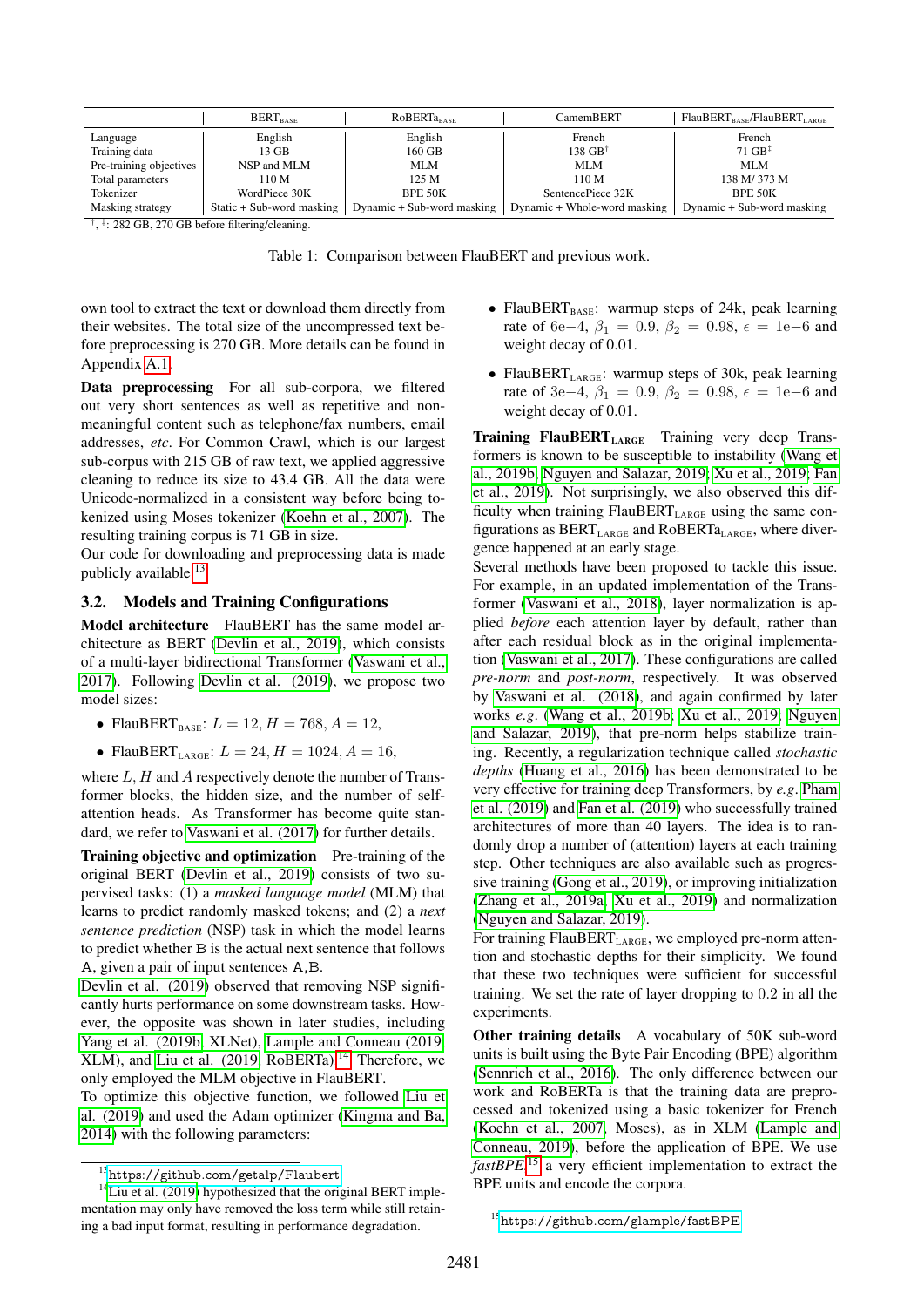$FlauBERT<sub>BASE</sub>$  is trained on 32 GPUs Nvidia V100 in 410 hours and FlauBERT $_{\rm LARGE}$  is trained on 128 GPUs in 390 hours, both with the effective batch size of 8192 sequences. Finally, we summarize the differences between FlauBERT and BERT, RoBERTa, CamemBERT in Table [1.](#page-2-0)

## 4. FLUE

In this section, we compile a set of existing French language tasks to form an evaluation benchmark for French NLP that we called FLUE (French Language Understanding Evaluation). We select the datasets from different domains, level of difficulty, degree of formality, and amount of training samples. Three out of six tasks (Text Classification, Paraphrase, Natural Language Inference) are from cross-lingual datasets since we also aim to provide results from a monolingual pre-trained model to facilitate future studies of cross-lingual models, which have been drawing much of research interest recently.

Table [2](#page-3-0) gives an overview of the datasets, including their domains and training/development/test splits. The details are presented in the next subsections.

<span id="page-3-0"></span>

| Dataset                   |              | Train<br>Domain |        | Dev  | <b>Test</b> |
|---------------------------|--------------|-----------------|--------|------|-------------|
|                           | <b>Books</b> |                 | 2000   |      | 2000        |
| $CLS-FR$                  | <b>DVD</b>   | Product reviews | 1999   |      | 2000        |
| Music                     |              |                 | 1998   |      | 2000        |
| PAWS-X-FR                 |              | General domain  | 49401  | 1992 | 1985        |
| XNLI-FR.                  |              | Diverse genres  | 392702 | 2490 | 5010        |
| French Treebank           |              | Daily newspaper | 14759  | 1235 | 2.541       |
| FrenchSemEval             |              | Diverse genres  | 55 206 |      | 3 1 9 9     |
| Noun Sense Disambiguation |              | Diverse genres  | 818262 |      | 1445        |

Table 2: Descriptions of the datasets included in our FLUE benchmark.

# 4.1. Text Classification

CLS The Cross Lingual Sentiment CLS [\(Prettenhofer](#page-10-17) [and Stein, 2010\)](#page-10-17) dataset consists of Amazon reviews for three product categories: books, DVD, and music in four languages: English, French, German, and Japanese. Each sample contains a review text and the associated rating from 1 to 5 stars. Following [Blitzer et al. \(2006\)](#page-8-11) and [Prettenhofer](#page-10-17) [and Stein \(2010\)](#page-10-17), ratings with 3 stars are removed. Positive reviews have ratings higher than 3 and negative reviews are those rated lower than 3. There is one train and test set for each product category. The train and test sets are balanced, including around 1 000 positive and 1 000 negative reviews for a total of 2 000 reviews in each dataset. We take the French portion to create the binary text classification task in FLUE and report the accuracy on the test set.

# 4.2. Paraphrasing

PAWS-X The Cross-lingual Adversarial Dataset for Paraphrase Identification PAWS-X [\(Yang et al., 2019a\)](#page-11-4) is the extension of the Paraphrase Adversaries from Word Scrambling PAWS [\(Zhang et al., 2019b\)](#page-11-5) for English to six other languages: French, Spanish, German, Chinese, Japanese and Korean. PAWS composes English paraphrase identification pairs from Wikipedia and Quora in which two sentences in a pair have high lexical overlap ratio, generated by

LM-based word scrambling and back translation followed by human judgement. The paraphrasing task is to identify whether the sentences in these pairs are semantically equivalent or not. Similar to previous approaches to create multilingual corpora, [Yang et al. \(2019a\)](#page-11-4) used machine translation to create the training set for each target language in PAWS-X from the English training set in PAWS. The development and test sets for each language are translated by human translators. We take the related datasets for French to perform the paraphrasing task and report the accuracy on the test set.

# 4.3. Natural Language Inference

XNLI The Cross-lingual NLI (XNLI) corpus [\(Conneau](#page-8-12) [et al., 2018\)](#page-8-12) extends the development and test sets of the Multi-Genre Natural Language Inference corpus [\(Williams](#page-11-6) [et al., 2018,](#page-11-6) MultiNLI) to 15 languages. The development and test sets for each language consist of 7 500 humanannotated examples, making up a total of 112 500 sentence pairs annotated with the labels *entailment*, *contradiction*, or *neutral*. Each sentence pair includes a premise (p) and a hypothesis (h). The Natural Language Inference (NLI) task, also known as recognizing textual entailment (RTE), is to determine whether  $p$  entails, contradicts or neither entails nor contradicts h. We take the French part of the XNLI corpus to form the development and test sets for the NLI task in FLUE. The train set is obtained from the machine translated version to French provided in XNLI. Following [Conneau et al. \(2018\)](#page-8-12), we report the test accuracy.

# 4.4. Parsing and Part-of-Speech Tagging

Syntactic parsing consists in assigning a tree structure to a sentence in natural language. We perform parsing on the French Treebank (Abeillé et al., 2003), a collection of sentences extracted from French daily newspaper Le Monde, and manually annotated with both constituency and dependency syntactic trees and part-of-speech tags. Specifically, we use the version of the corpus instantiated for the SPMRL 2013 shared task and described by [Seddah et al. \(2013\)](#page-10-18). This version is provided with a standard split representing 14 759 sentences for the training corpus, and respectively 1 235 and 2 541 sentences for the development and evaluation sets.

# 4.5. Word Sense Disambiguation Tasks

Word Sense Disambiguation (WSD) is a classification task which aims to predict the sense of words in a given context according to a specific sense inventory. We used two French WSD tasks: the FrenchSemEval task [\(Segonne et](#page-10-19) [al., 2019\)](#page-10-19), which targets verbs only, and a modified version of the French part of the Multilingual WSD task of SemEval 2013 [\(Navigli et al., 2013\)](#page-9-19), which targets nouns.

Verb Sense Disambiguation We made experiments of sense disambiguation focused on French verbs using FrenchSemEval [\(Segonne et al., 2019,](#page-10-19) FSE), an evaluation dataset in which verb occurrences were manually sense annotated with the sense inventory of Wiktionary, a collaboratively edited open-source dictionary. FSE includes both the evaluation data and the sense inventory. The evaluation data consists of 3 199 manual annotations among a selection of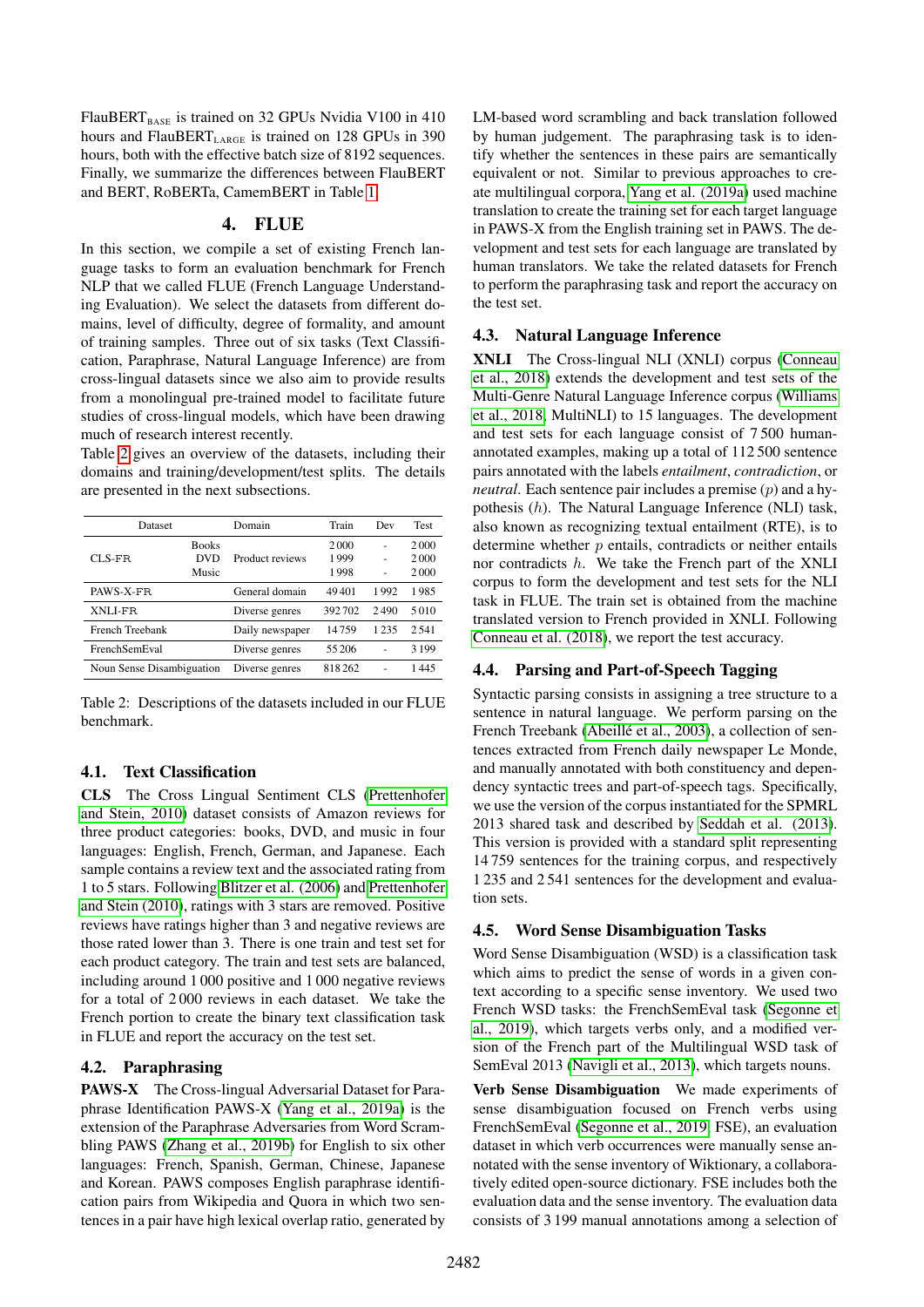66 verbs which makes roughly 50 sense annotated occurrences per verb. The sense inventory provided in FSE is a Wiktionary dump (04-20-2018) openly available via Dbnary (Sérasset, 2012). For a given sense of a target key, the sense inventory offers a definition along with one or more examples. For this task, we considered the examples of the sense inventory as training examples and tested our model on the evaluation dataset.

Noun Sense Disambiguation We propose a new challenging task for the WSD of French, based on the French part of the Multilingual WSD task of SemEval 2013 [\(Nav](#page-9-19)[igli et al., 2013\)](#page-9-19), which targets nouns only. We adapted the task to use the WordNet 3.0 sense inventory [\(Miller, 1995\)](#page-9-20) instead of BabelNet [\(Navigli and Ponzetto, 2010\)](#page-9-21), by converting the sense keys to WordNet 3.0 if a mapping exists in BabelNet, and removing them otherwise.

The result of the conversion process is an evaluation corpus composed of 306 sentences and 1 445 French nouns annotated with WordNet sense keys, and manually verified.

For the training data, we followed the method proposed by [Hadj Salah \(2018\)](#page-9-22), and translated the SemCor [\(Miller et al.,](#page-9-23) [1993\)](#page-9-23) and the WordNet Gloss Corpus<sup>[16](#page-0-0)</sup> into French, using the best English-French Machine Translation system of the *fairseq* toolkit<sup>[17](#page-0-0)</sup> [\(Ott et al., 2019\)](#page-9-24). Finally, we aligned the WordNet sense annotation from the source English words to the the translated French words, using the alignment provided by the MT system.

We rely on WordNet sense keys instead of the original BabelNet annotations for the following two reasons. First, WordNet is a resource that is entirely manually verified, and widely used in WSD research [\(Navigli, 2009\)](#page-9-25). Second, there is already a large quantity of sense annotated data based on the sense inventory of WordNet [\(Vial et al.,](#page-10-21) [2018\)](#page-10-21) that we can use for the training of our system.

We publicly release $18$  both our training data and the evaluation data in the UFSAC format [\(Vial et al., 2018\)](#page-10-21).

# 5. Experiments and Results

In this section, we present FlauBERT fine-tuning results on the FLUE benchmark. We compare the performance of FlauBERT with Multilingual BERT [\(Devlin et al., 2019,](#page-8-1) mBERT) and CamemBERT [\(Martin et al., 2019\)](#page-9-4) on all tasks. In addition, for each task we also include the best non-BERT model for comparison. We made use of the open source libraries [\(Lample and Conneau, 2019,](#page-9-3) XLM) and [\(Wolf et al., 2019,](#page-11-7) Transformers) in some of the experiments.

#### 5.1. Text Classification

Model description We followed the standard fine-tuning process of BERT [\(Devlin et al., 2019\)](#page-8-1). The input is a degenerate text-∅ pair. The classification head is composed of the following layers, in order: dropout, linear, tanh activation, dropout, and linear. The output dimensions of the linear layers are respectively equal to the hidden size of the Transformer and the number of classes (which is 2 in this case as the task is binary classification). The dropout rate was set to 0.1.

We trained for 30 epochs using a batch size of 16 while performing a grid search over 4 different learning rates: 1e−5, 5e−5, 1e−6, and 5e−6. A random split of 20% of the training data was used as validation set, and the best performing model on this set was then chosen for evaluation on the test set.

<span id="page-4-0"></span>

| Model                                           | <b>Books</b> | <b>DVD</b> | Music |  |
|-------------------------------------------------|--------------|------------|-------|--|
| $MultiFiT^{\dagger}$                            | 91.25        | 89.55      | 93.40 |  |
| mBERT <sup>†</sup>                              | 86.15        | 86.90      | 86.65 |  |
| CamemBERT                                       | 92.30        | 93.00      | 94.85 |  |
| <b>FlauBERT</b> <sub>BASE</sub>                 | 93.10        | 92.45      | 94.10 |  |
| FlauBERT <sub>LARGE</sub>                       | 95.00        | 94.10      | 95.85 |  |
| Results reported in (Eisenschlos et al., 2019). |              |            |       |  |

Table 3: Accuracy on the CLS dataset for French.

Results Table [3](#page-4-0) presents the final accuracy on the test set for each model. The results highlight the importance of a monolingual French model for text classification: both CamemBERT and FlauBERT outperform mBERT by a large margin. FlauBERT $_{\text{BASE}}$  performs moderately better than CamemBERT in the books dataset, while its results on the two remaining datasets of DVD and music are lower than those of CamemBERT. FlauBERT<sub>LARGE</sub> achieves the best results in all categories.

## 5.2. Paraphrasing

Model description The setup for this task is almost identical to the previous one, except that: (1) the input sequence is now a pair of sentences A,B; and (2) the hyper-parameter search is performed on the development data set (*i.e*. no validation split is needed).

Results The final accuracy for each model is reported in Table [4.](#page-4-1) One can observe that the monolingual French models perform only slightly better than the multilingual model mBERT, which could be attributed to the characteristics of the PAWS-X dataset. Containing samples with high lexical overlap ratio, this dataset has been proved to be an effective measure of model sensitivity to word order and syntactic structure [\(Yang et al., 2019a\)](#page-11-4). A multilingual model such as mBERT, therefore, could capture these features as well as a monolingual model.

<span id="page-4-1"></span>

| Model                           | Accuracy |
|---------------------------------|----------|
| $ESIM†$ (Chen et al., 2017)     | 66.20    |
| mBERT <sup>†</sup>              | 89.30    |
| CamemBERT                       | 90.14    |
| <b>FlauBERT</b> <sub>BASE</sub> | 89.49    |
| FlauBERT <sub>LARGE</sub>       | 89.34    |

† Results reported in [\(Yang et al., 2019a\)](#page-11-4).

Table 4: Results on the French PAWS-X dataset.

<sup>&</sup>lt;sup>16</sup>The set of WordNet glosses semi-automatically sense annotated which is released as part of WordNet since version 3.0.

<sup>&</sup>lt;sup>17</sup><https://github.com/pytorch/fairseq>

<sup>18</sup><https://zenodo.org/record/3549806>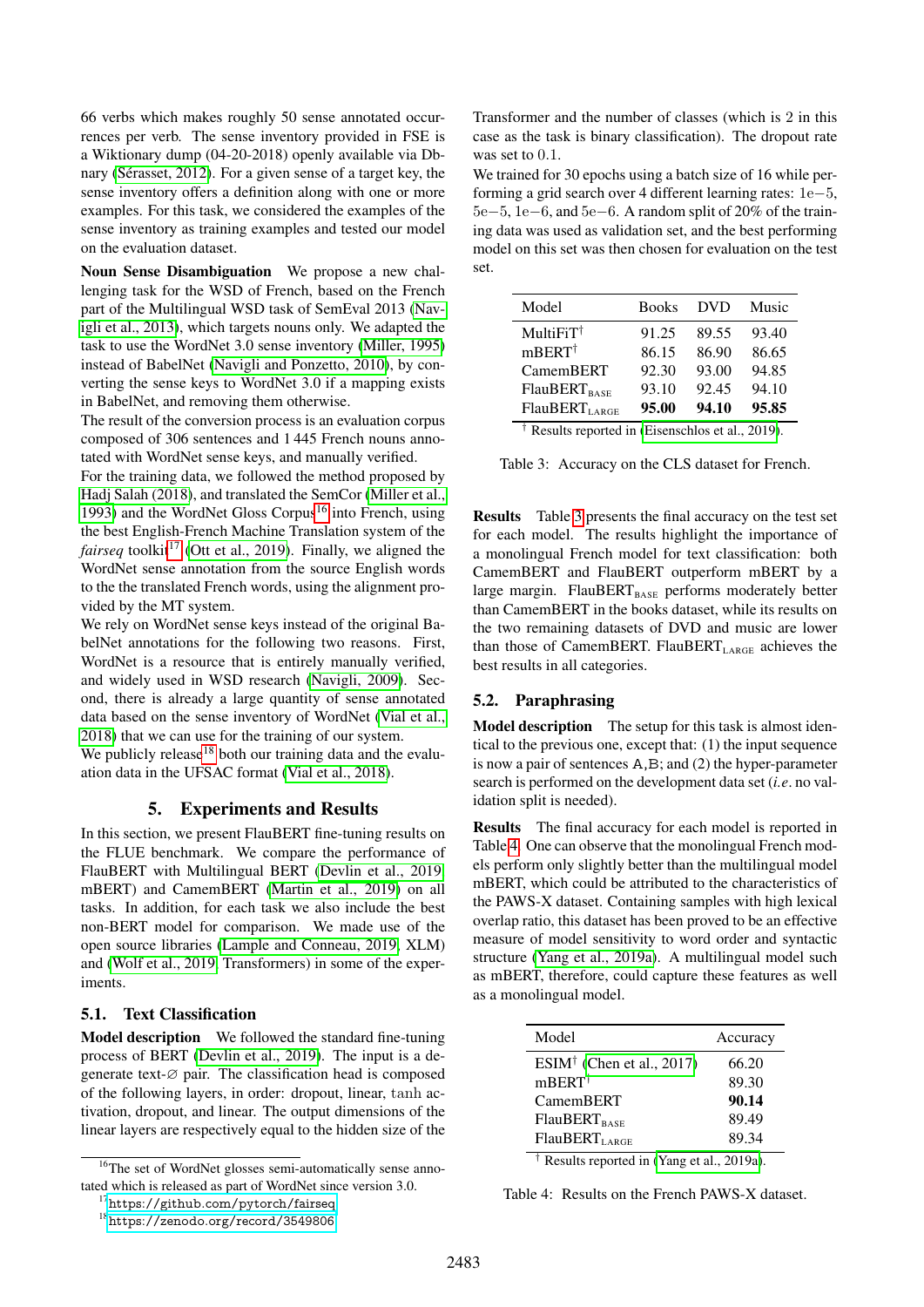#### 5.3. Natural Language Inference

Model description As this task was also considered in [\(Martin et al., 2019,](#page-9-4) CamemBERT), for a fair comparison, here we replicate the same experimental setup. Similar to paraphrasing, the model input of this task is also a pair of sentences. The classification head, however, consists of only one dropout layer followed by one linear layer.

Results We report the final accuracy for each model in Table [5.](#page-5-0) The results confirm the superiority of the French models compared to the multilingual model mBERT on this task. FlauBERT<sub>LARGE</sub> performs moderately better than CamemBERT. Both of them clearly outperform  $XLM-R_{BASE}$ , while cannot surpass  $XLM-R_{LARGE}$ .

<span id="page-5-0"></span>

| Model                           | Accuracy |
|---------------------------------|----------|
| $XLM-RLARGE$                    | 85.2     |
| $XLM-R_{BASE}$ <sup>†</sup>     | 80.1     |
| $mBERT^{\ddagger}$              | 76.9     |
| CamemBERT $\ddagger$            | 81.2     |
| <b>FlauBERT</b> <sub>BASE</sub> | 80.6     |
| FlauBERT <sub>LARGE</sub>       | 83.4     |

† Results reported in [\(Conneau et al., 2019\)](#page-8-2).

‡ Results reported in [\(Martin et al., 2019\)](#page-9-4).

Table 5: Results on the French XNLI dataset.

#### 5.4. Constituency Parsing and POS Tagging

Model description We use the parser described by [Ki](#page-9-26)[taev and Klein \(2018\)](#page-9-26) and [Kitaev et al. \(2019\)](#page-9-27). It is an openly available<sup>[19](#page-0-0)</sup> chart parser based on a self-attentive encoder. We compare (i) a model without any pre-trained parameters, (ii) a model that additionally uses and fine-tunes  $fastText^{20}$  $fastText^{20}$  $fastText^{20}$  pre-trained embeddings, (iii) models based on pre-trained language models: mBERT, CamemBERT, and FlauBERT. We use the default hyperparameters from [Ki](#page-9-26)[taev and Klein \(2018\)](#page-9-26) for the first two settings and the hyperparameters from [Kitaev et al. \(2019\)](#page-9-27) when using pretrained language models, except for FlauBERT<sub>LARGE</sub>. For this last model, we use a different learning rate (0.00001), batch size (8) and ignore training sentences longer than 100 tokens, due to memory limitation. We jointly perform partof-speech (POS) tagging based on the same input as the parser, in a multitask setting. For each setting we perform training 3 times with different random seeds and select best model according to development F-score.

For final evaluation, we use the evaluation tool provided by the SPMRL shared task organizers<sup>[21](#page-0-0)</sup> and report labelled F-score, the standard metric for constituency parsing evaluation, as well as POS tagging accuracy.

Results We report constituency parsing results in Table [6.](#page-5-1) Without pre-training, we replicate the result from [Kitaev and Klein \(2018\)](#page-9-26). FastText pre-trained embeddings do not bring improvement over this already strong model.

<span id="page-5-1"></span>

| Model                                          | Dev     |            | <b>Test</b> |            |
|------------------------------------------------|---------|------------|-------------|------------|
|                                                | $F_{1}$ | <b>POS</b> | ${\rm F}_1$ | <b>POS</b> |
| Best published (Kitaev et al., 2019)           |         |            | 87.42       |            |
| No pre-training                                | 84.31   | 97.6       | 83.85       | 97.5       |
| fastText pre-trained embeddings                | 84.09   | 97.6       | 83.64       | 97.7       |
| mBERT                                          | 87.25   | 98.1       | 87.52       | 98.1       |
| CamemBERT (Martin et al., 2019)                | 88.53   | 98.1       | 88.39       | 98.2       |
| <b>FlauBERT</b> <sub>BASE</sub>                | 88.95   | 98.2       | 89.05       | 98.1       |
| FlauBERT <sub>LARGE</sub>                      | 89.08   | 98.2       | 88.63       | 98.2       |
| Ensemble: FlauBERT <sub>BASE</sub> + CamemBERT | 89.32   |            | 89.28       |            |

Table 6: Constituency parsing and POS tagging results.

When using pre-trained language models, we observe that CamemBERT, with its language-specific training improves over mBERT by 0.9 absolute  $F_1$ . FlauBERT<sub>BASE</sub> outperforms CamemBERT by 0.7 absolute  $F_1$  on the test set and obtains the best published results on the task for a single model. Regarding POS tagging, all large-scale pre-trained language models obtain similar results (98.1-98.2), and outperform models without pre-training or with fastText embeddings (97.5-97.7). FlauBERT<sub>LARGE</sub> provides a marginal improvement on the development set, and fails to reach  $FlauBERT<sub>BASE</sub>$  results on the test set.

In order to assess whether FlauBERT and CamemBERT are complementary for this task, we evaluate an ensemble of both models (last line in Table [6\)](#page-5-1). The ensemble model improves by 0.4 absolute  $F_1$  over FlauBERT on the development set and 0.2 on the test set, obtaining the highest result for the task. This result suggests that both pre-trained language models are complementary and have their own strengths and weaknesses.

## 5.5. Dependency parsing

Model We use our own reimplementation of the parsing model of [Dozat and Manning \(2016\)](#page-8-15) with maximum spanning tree decoding adapted to handle several input sources such as BERT representations. The model does not perform part of speech tagging but uses the predicted tags provided by the SPMRL shared task organizers.

Our word representations are a concatenation of word embeddings and tag embeddings learned together with the model parameters on the French Treebank data itself, and at most one of (fastText, CamemBERT, FlauBERTBASE,  $FlauBERT<sub>BASE</sub>$ , mBERT) word vector. As [Dozat and Man](#page-8-15)[ning \(2016\)](#page-8-15), we use word and tag dropout ( $d = 0.5$ ) on word and tag embeddings but without dropout on BERT representations. We performed a fairly comprehensive grid search on hyperparameters for each model tested.

Results The results are reported in Table [7.](#page-6-1) The best published results in this shared task [\(Constant et al., 2013\)](#page-8-16) were involving an ensemble of parsers with additional resources for modelling multi word expressions (MWE), typical of the French treebank annotations. The monolingual French BERT models (CamemBERT, FlauBERT) perform better and set the new state of the art on this dataset with a single parser and without specific modelling for MWEs. One can observe that both FlauBERT models perform marginally better than CamemBERT, while all of them outperform mBERT by a large margin.

<sup>19</sup><https://github.com/nikitakit/self-attentive-parser> <sup>20</sup><https://fasttext.cc/>

<sup>21</sup>[http://pauillac.inria.fr/](http://pauillac.inria.fr/~seddah/evalb_spmrl2013.tar.gz)∼seddah/evalb spmrl2013. [tar.gz](http://pauillac.inria.fr/~seddah/evalb_spmrl2013.tar.gz)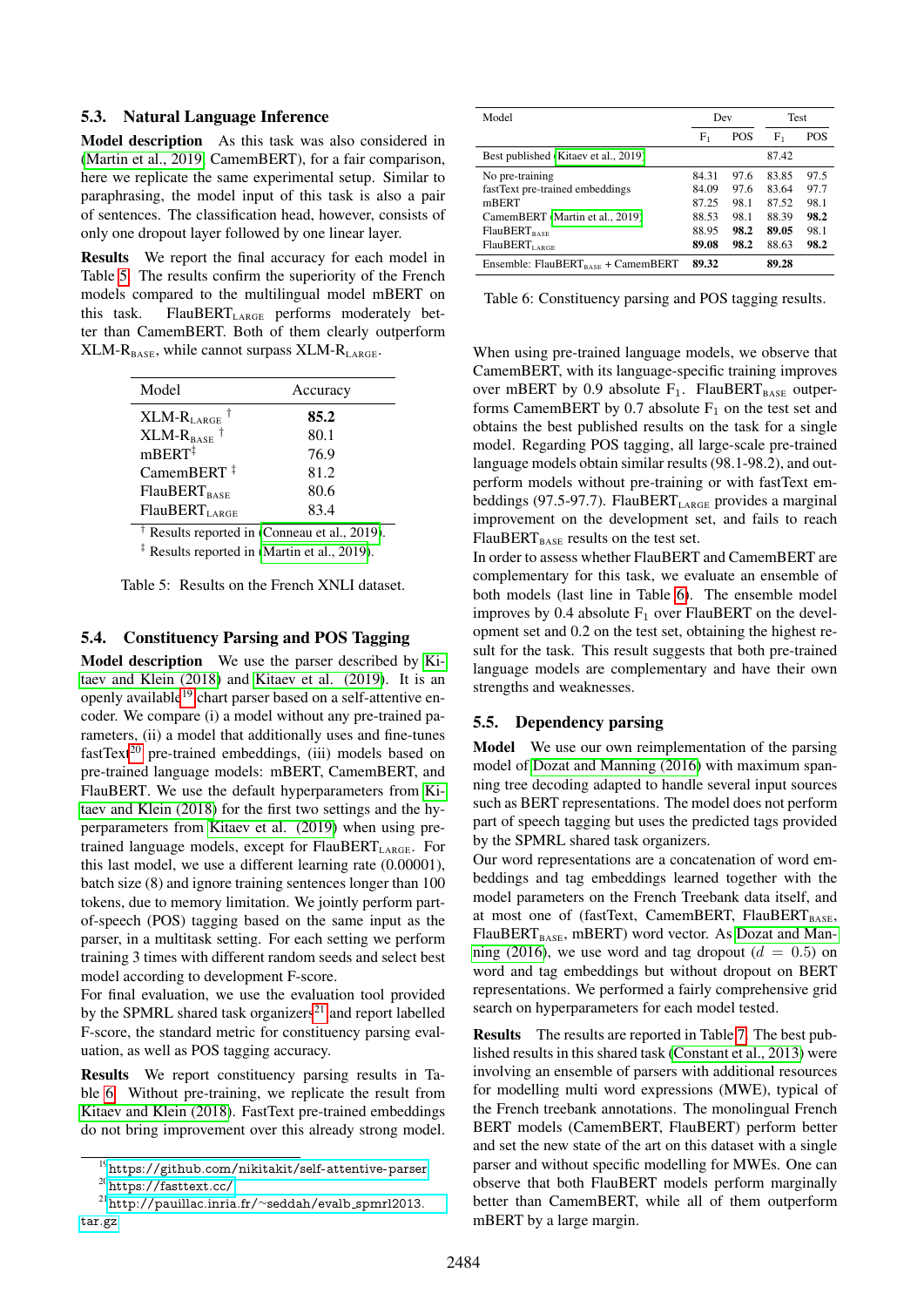<span id="page-6-1"></span>

| Model                                  | UAS   | LAS   |
|----------------------------------------|-------|-------|
| Best published (Constant et al., 2013) | 89.19 | 85.86 |
| No pre-training                        | 88.92 | 85.11 |
| fastText pre-training                  | 86.32 | 82.04 |
| mBERT                                  | 89.50 | 85.86 |
| <b>CamemBERT</b>                       | 91.37 | 88.13 |
| $FlauBERT_{RAST}$                      | 91.56 | 88.35 |
| FlauBERT <sub>1</sub>                  | 91.61 | 88.47 |

Table 7: Dependency parsing results.

# 5.6. Word Sense Disambiguation

Verb Sense Disambiguation Disambiguation was performed with the same WSD supervised method used by [Segonne et al. \(2019\)](#page-10-19). First we compute sense vector representations from examples found in the Wiktionary sense inventory: given a sense s and its corresponding examples, we compute the vector representation of s by averaging the vector representations of its examples. Then, we tag each test instance with the sense whose representation is the closest based on cosine similarity. We used the contextual embeddings output by FlauBERT as vector representations for any given instance (from the sense inventory or the test data) of a target word. We proceeded the same way with mBERT and CamemBERT for comparison. We also compared our model with a simpler context vector representation called averaged word embeddings (AWE) which consists in representing context of target word by averaging its surrounding words in a given window size. We experimented AWE using fastText word embeddings with a window of size 5. We report results in Table [8.](#page-6-2) BERT-based models set the new state of the art on this task, with the best results achieved by CamemBERT and FlauBERT<sub>LARGE</sub>.

<span id="page-6-2"></span>

| Model                           | $F_1$ |
|---------------------------------|-------|
| fastText                        | 34.90 |
| mBERT                           | 49.83 |
| CamemBERT                       | 50.02 |
| <b>FlauBERT</b> <sub>BASE</sub> | 43.92 |
| FlauBERT <sub>LARGE</sub>       | 50.48 |

Table 8:  $F_1$  scores (%) on the Verb Disambiguation Task.

Noun Sense Disambiguation We implemented a neural classifier similar to the classifier presented by [Vial et al.](#page-10-22) [\(2019\)](#page-10-22). This classifier forwards the output of a pre-trained language model to a stack of 6 trained Transformer encoder layers and predicts the synset of every input words through softmax. The only difference between our model and [Vial et al. \(2019\)](#page-10-22) is that we chose the same hyperparameter as FlauBERT<sub>BASE</sub> for the  $d_{ff}$  and the number of attention heads of the Transformer layers (more precisely,  $d_{ff} = 3072$  and  $A = 12$ ).

At prediction time, we take the synset ID which has the maximum value along the softmax layer (no filter on the lemma of the target is performed). We trained 8 models for

<span id="page-6-3"></span>

| Model                     | Single |            | Ensemble |
|---------------------------|--------|------------|----------|
|                           | Mean   | Std        |          |
| No pre-training           | 45.73  | ±1.91      | 50.03    |
| fastText                  | 44.90  | $+1.24$    | 49.41    |
| mBERT                     | 53.03  | $+1.22$    | 56.47    |
| <b>CamemBERT</b>          | 52.06  | $+1.25$    | 56.06    |
| $FlauBERT_{RAST}$         | 51.24  | $\pm 1.33$ | 54.74    |
| FlauBERT <sub>LARGE</sub> | 53.53  | ±1.36      | 57.85    |

Table 9:  $F_1$  scores (%) on the Noun Disambiguation Task.

every experiment, and we report the mean results, and the standard deviation of the individual models, and also the result of an ensemble of models, which averages the output of the softmax layer. Finally, we compared FlauBERT with CamemBERT, mBERT, fastText and with no input embeddings. We report the results in Table [9.](#page-6-3) On this task and with these settings, we first observe an advantage for mBERT over both CamemBERT and FlauBERT<sub>BASE</sub>. We think that it might be due to the fact that the training corpora we used are machine translated from English to French, so the multilingual nature of mBERT makes it probably more fitted for the task. Comparing CamemBERT to FlauBERT<sub>BASE</sub>, we see a small improvement in the former model, and we think that this might be due to the difference in the sizes of pre-training corpora. Finally, with our FlauBERT<sub>LARGE</sub> model, we obtain the best scores on the task, achieving more than 1 point above mBERT.

# 6. Conclusion

We present and release FlauBERT, a pre-trained language model for French. FlauBERT was trained on a multiple-source corpus and achieved state-of-the-art results on a number of French NLP tasks, surpassing multilingual/cross-lingual models. FlauBERT is competitive with CamemBERT [\(Martin et al., 2019\)](#page-9-4) – another pretrained language model for French – despite being trained on almost twice as fewer text data. In order to make the pipeline entirely reproducible, we not only release preprocessing and training scripts, together with FlauBERT, but also provide a general benchmark for evaluating French NLP systems (FLUE). FlauBERT is also now supported by Hugging Face's transformers library.[22](#page-0-0)

#### 7. Acknowledgements

This work benefited from the *'Grand Challenge Jean Zay'* program and was also partially supported by MIAI@Grenoble-Alpes (ANR-19-P3IA-0003).

We thank Guillaume Lample and Alexis Conneau for their active technical support on using the XLM code.

# A Appendix

#### <span id="page-6-0"></span>A.1 Details on our French text corpus

Table [10](#page-7-0) presents the statistics of all sub-corpora in our training corpus. We give the description of each sub-corpus below.

<sup>22</sup><https://huggingface.co/transformers/>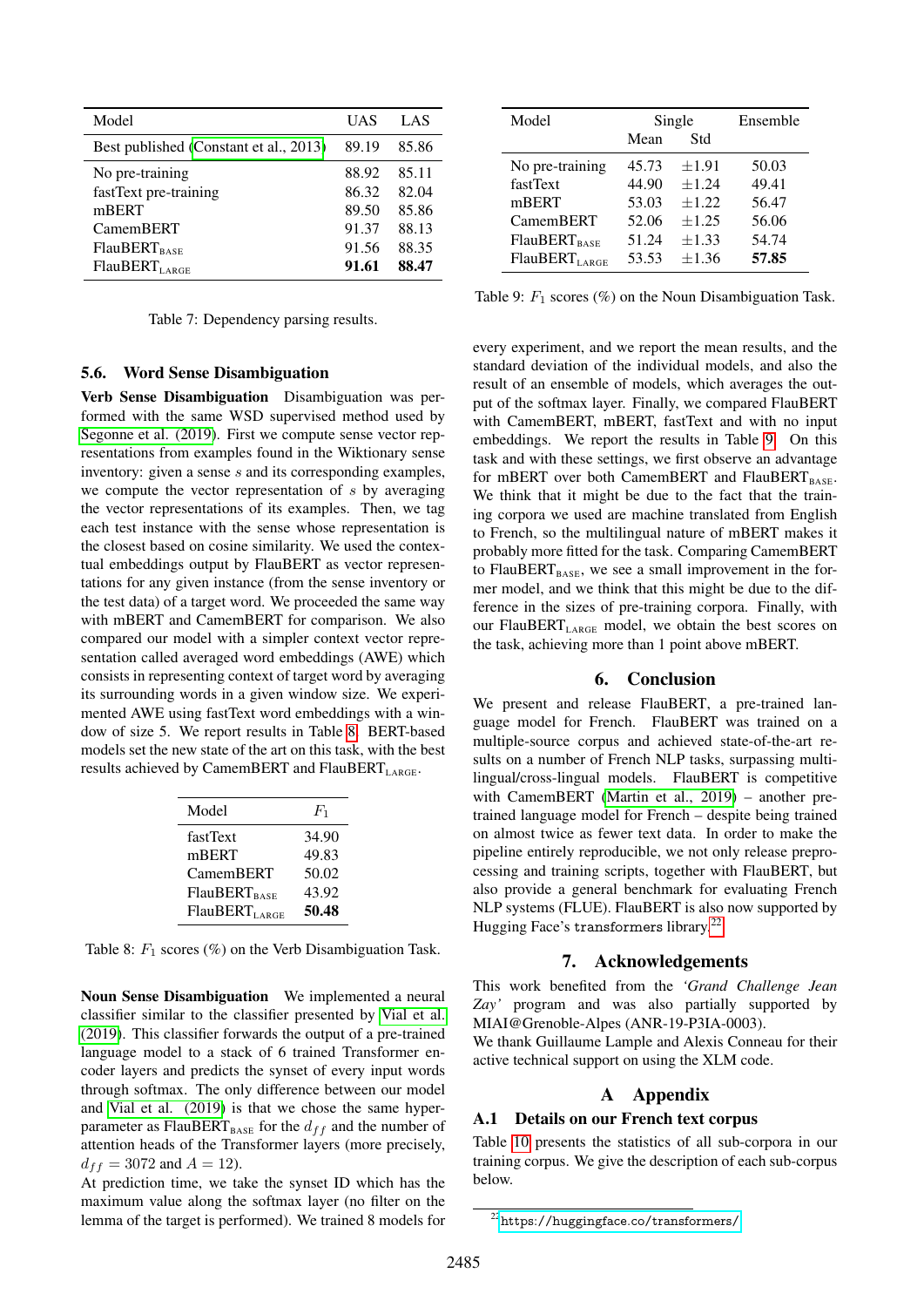<span id="page-7-0"></span>

| <b>Dataset</b>                            | Post-processed text size | <b>Number of Tokens (Moses)</b> | <b>Number of Sentences</b> |
|-------------------------------------------|--------------------------|---------------------------------|----------------------------|
| CommonCrawl (Buck et al., 2014)           | 43.4 GB                  | 7.85 B                          | 293.37 M                   |
| NewsCrawl (Li et al., 2019)               | 9.2 GB                   | 1.69B                           | 63.05 M                    |
| Wikipedia (Meta, 2019)                    | 4.2 GB                   | 750.76 M                        | 31.00 M                    |
| Wikisource (Meta, 2019)                   | 2.4 GB                   | 458.85 M                        | 27.05 M                    |
| EU Bookshop (Skadins et al., 2014)        | $2.3$ GB                 | 389.40 M                        | 13.18 M                    |
| MultiUN (Eisele and Chen, 2010)           | $2.3$ GB                 | 384.42 M                        | 10.66 M                    |
| GIGA (Tiedemann, 2012)                    | $2.0\;\mathrm{GB}$       | 353.33 M                        | $10.65\ \mathrm{M}$        |
| <b>PCT</b>                                | $1.2$ GB                 | 197.48 M                        | 7.13 M                     |
| Project Gutenberg                         | $1.1$ GB                 | 219.73 M                        | 8.23 M                     |
| OpenSubtitles (Lison and Tiedemann, 2016) | $1.1$ GB                 | 218.85 M                        | 13.98 M                    |
| Le Monde                                  | 664 MB                   | 122.97 M                        | 4.79 M                     |
| DGT (Tiedemann, 2012)                     | 311 MB                   | 53.31 M                         | 1.73 M                     |
| EuroParl (Koehn, 2005)                    | 292 MB                   | 50.44 M                         | 1.64 <sub>M</sub>          |
| EnronSent (Styler, 2011)                  | 73 MB                    | 13.72 M                         | 662.31 K                   |
| NewsCommentary (Li et al., 2019)          | 61 MB                    | 13.40 M                         | 341.29 K                   |
| Wiktionary (Meta, 2019)                   | 52 MB                    | 9.68 M                          | 474.08 K                   |
| Global Voices (Tiedemann, 2012)           | 44 MB                    | 7.88 M                          | 297.38 K                   |
| Wikinews (Meta, 2019)                     | 21 MB                    | 3.93 M                          | 174.88 K                   |
| TED Talks (Tiedemann, 2012)               | 15 MB                    | 2.92 M                          | 129.31 K                   |
| Wikiversity (Meta, 2019)                  | 10 MB                    | 1.70 M                          | 64.60 K                    |
| Wikibooks (Meta, 2019)                    | 9 MB                     | 1.67 <sub>M</sub>               | 65.19K                     |
| Wikiquote (Meta, 2019)                    | 5 MB                     | 866.22 K                        | 42.27 K                    |
| Wikivoyage (Meta, 2019)                   | 3 MB                     | 500.64 K                        | 23.36 K                    |
| EUconst (Tiedemann, 2012)                 | 889 KB                   | 148.47 K                        | 4.70 K                     |
| <b>Total</b>                              | 71 GB                    | 12.79 B                         | 488.78 M                   |

Table 10: Statistics of sub-corpora after cleaning and pre-processing an initial corpus of 270 GB, ranked in the decreasing order of post-processed text size.

Datasets from WMT19 shared tasks We used four cor-pora provided in the WMT19 shared task [\(Li et al., 2019\)](#page-9-11).<sup>[23](#page-0-0)</sup>

- *Common Crawl* includes text crawled from billions of pages in the internet.
- *News Crawl* contains crawled news collected from 2007 to 2018.
- *EuroParl* composes text extracted from the proceedings of the European Parliament.
- *News Commentary* consists of text from newscommentary crawl.

**Datasets from OPUS** OPUS<sup>[24](#page-0-0)</sup> is a growing resource of freely accessible monolingual and parallel corpora [\(Tiede](#page-10-13)[mann, 2012\)](#page-10-13). We collected the following French monolingual datasets from OPUS.

• *OpenSubtitles* comprises translated movies and TV subtitles.

- *EU Bookshop* includes publications from the European institutions.
- *MultiUN* composes documents from the United Nations.
- *GIGA* consists of newswire text and is made available in WMT10 shared task.[25](#page-0-0)
- *DGT* contains translation memories provided by the Joint Research Center.
- *Global Voices* encompasses news stories from the website Global Voices.
- *TED Talks* includes subtitles from TED talks videos.<sup>[26](#page-0-0)</sup>
- *Euconst* consists of text from the European constitution.

<sup>23</sup>[http://www.statmt.org/wmt19/translation-task.](http://www.statmt.org/wmt19/translation-task.html) [html](http://www.statmt.org/wmt19/translation-task.html)

<sup>24</sup><http://opus.nlpl.eu>

<sup>25</sup><https://www.statmt.org/wmt10/> <sup>26</sup><https://www.ted.com>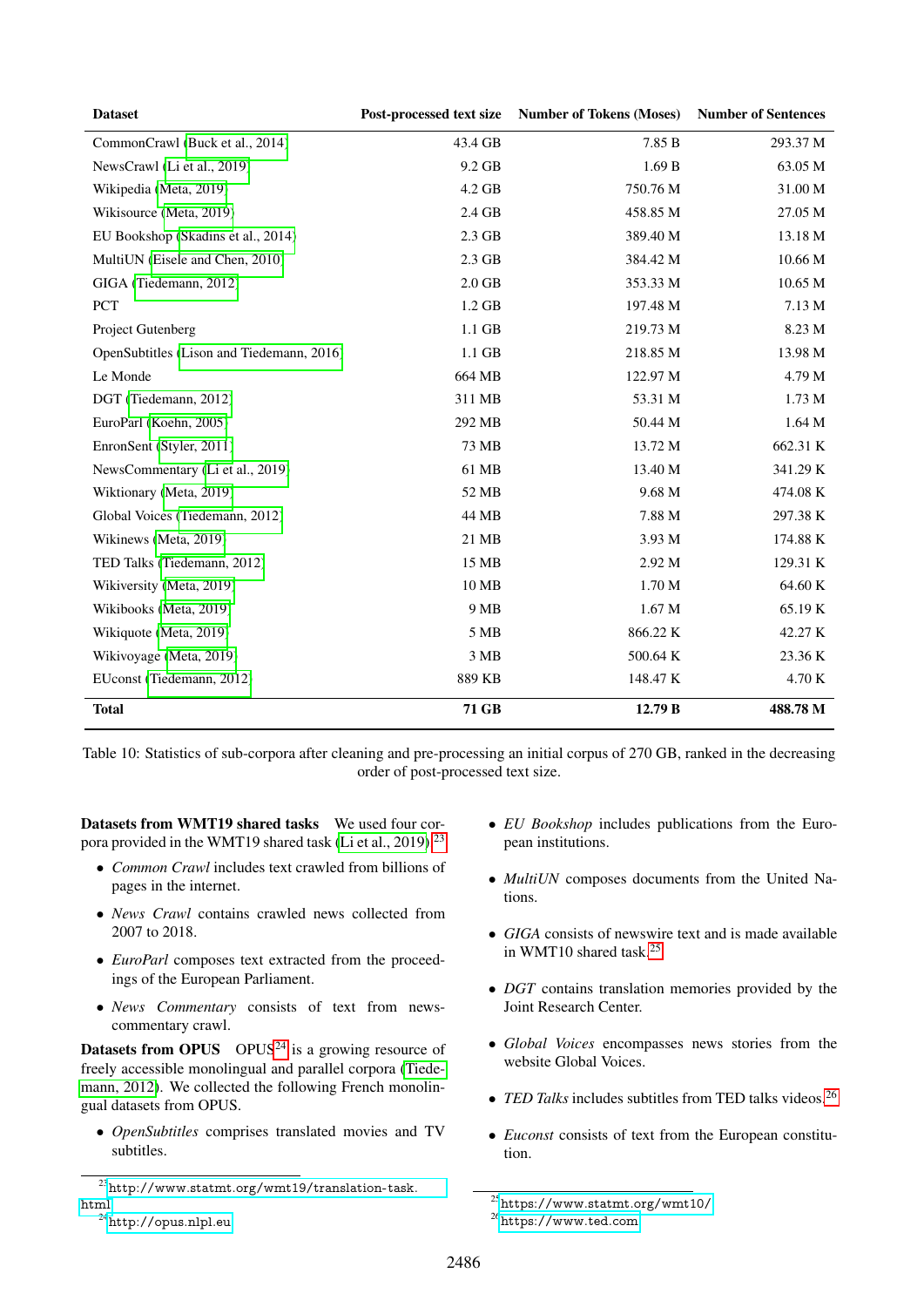Wikimedia database This includes Wikipedia, Wiktionary, Wikiversity, *etc*. The content is built collaboratively by volunteers around the world. $27$ 

- *Wikipedia* is a free online encyclopedia including high-quality text covering a wide range of topics.
- *Wikisource* includes source texts in the public domain.
- *Wikinews* contains free-content news.
- *Wiktionary* is an open-source dictionary of words, phrases *etc*.
- *Wikiversity* composes learning resources and learning projects or research.
- *Wikibooks* includes open-content books.
- *Wikiquote* consists of sourced quotations from notable people and creative works.
- *Wikivoyage* includes information about travelling.

Project Gutenberg This popular dataset contains free ebooks of different genres which are mostly the world's older classic works of literature for which copyright has expired.

EnronSent This dataset is provided by [\(Styler, 2011\)](#page-10-24) and is a part of the Enron Email Dataset,  $28$  a massive dataset containing 500K messages from senior management executives at the Enron Corporation.

PCT This sub-corpus contains patent documents col-lected and maintained internally by the GETALP<sup>[29](#page-0-0)</sup> team.

Le Monde This is also collected and maintained internally by the GETALP team, consisting of articles from Le Monde<sup>[30](#page-0-0)</sup> collected from 1987 to 2003.

#### Bibliographical References

- <span id="page-8-13"></span>Abeillé, A., Clément, L., and Toussenel, F., (2003). *Building a Treebank for French*, pages 165–187. Springer Netherlands, Dordrecht.
- <span id="page-8-6"></span>Antoun, W., Baly, F., and Hajj, H. (2020). Arabert: Transformer-based model for arabic language understanding. *arXiv preprint arXiv:2003.00104*.
- <span id="page-8-10"></span>Artetxe, M. and Schwenk, H. (2019). Massively multilingual sentence embeddings for zero-shot cross-lingual transfer and beyond. *Transactions of the Association for Computational Linguistics*, 7:597–610.
- <span id="page-8-3"></span>Bengio, Y., Ducharme, R., Vincent, P., and Jauvin, C. (2003). A neural probabilistic language model. *Journal of machine learning research*, 3(Feb):1137–1155.
- <span id="page-8-11"></span>Blitzer, J., McDonald, R., and Pereira, F. (2006). Domain adaptation with structural correspondence learning. In *Proceedings of the 2006 conference on empirical methods in natural language processing*, pages 120–128. Association for Computational Linguistics.
- <span id="page-8-17"></span>Buck, C., Heafield, K., and van Ooyen, B. (2014). N-gram counts and language models from the common crawl. In *Proceedings of the Language Resources and Evaluation Conference*, Reykjavik, Iceland, May.
- <span id="page-8-9"></span>Cañete, J., Chaperon, G., Fuentes, R., and Pérez, J. (2020). Spanish pre-trained bert model and evaluation data. In *to appear in PML4DC at ICLR 2020*.
- <span id="page-8-14"></span>Chen, Q., Zhu, X., Ling, Z.-H., Wei, S., Jiang, H., and Inkpen, D. (2017). Enhanced lstm for natural language inference. In *Proceedings of the 55th Annual Meeting of the Association for Computational Linguistics (Volume 1: Long Papers)*, pages 1657–1668.
- <span id="page-8-4"></span>Collobert, R. and Weston, J. (2008). A unified architecture for natural language processing: Deep neural networks with multitask learning. In *Proceedings of the 25th international conference on Machine learning*, pages 160– 167. ACM.
- <span id="page-8-5"></span>Collobert, R., Weston, J., Bottou, L., Karlen, M., Kavukcuoglu, K., and Kuksa, P. (2011). Natural language processing (almost) from scratch. *Journal of machine learning research*, 12(Aug):2493–2537.
- <span id="page-8-12"></span>Conneau, A., Rinott, R., Lample, G., Williams, A., Bowman, S., Schwenk, H., and Stoyanov, V. (2018). Xnli: Evaluating cross-lingual sentence representations. In *Proceedings of the 2018 Conference on Empirical Methods in Natural Language Processing*, pages 2475–2485.
- <span id="page-8-2"></span>Conneau, A., Khandelwal, K., Goyal, N., Chaudhary, V., Wenzek, G., Guzmán, F., Grave, E., Ott, M., Zettlemoyer, L., and Stoyanov, V. (2019). Unsupervised cross-lingual representation learning at scale. *arXiv preprint arXiv:1911.02116*.
- <span id="page-8-16"></span>Constant, M., Candito, M., and Seddah, D. (2013). The ligm-alpage architecture for the spmrl 2013 shared task: Multiword expression analysis and dependency parsing. In *Proceedings of the EMNLP Workshop on Statistical Parsing of Morphologically Rich Languages (SPMRL 2013)*.
- <span id="page-8-0"></span>Dai, A. M. and Le, Q. V. (2015). Semi-supervised sequence learning. In *Advances in neural information processing systems*, pages 3079–3087.
- <span id="page-8-7"></span>de Vries, W., van Cranenburgh, A., Bisazza, A., Caselli, T., van Noord, G., and Nissim, M. (2019). Bertje: A dutch bert model. *arXiv preprint arXiv:1912.09582*.
- <span id="page-8-8"></span>Delobelle, P., Winters, T., and Berendt, B. (2020). Robbert: a dutch roberta-based language model. *arXiv preprint arXiv:2001.06286*.
- <span id="page-8-1"></span>Devlin, J., Chang, M.-W., Lee, K., and Toutanova, K. (2019). Bert: Pre-training of deep bidirectional transformers for language understanding. In *Proceedings of the 2019 Conference of the North American Chapter of the Association for Computational Linguistics: Human Language Technologies, Volume 1 (Long and Short Papers)*, pages 4171–4186.
- <span id="page-8-15"></span>Dozat, T. and Manning, C. D. (2016). Deep biaffine attention for neural dependency parsing. In *ICLR*.
- <span id="page-8-18"></span>Eisele, A. and Chen, Y. (2010). Multiun: A multilingual corpus from united nation documents. In *Proceedings of the Seventh conference on International Language Resources and Evaluation (LREC'10)*.

 $^{27}\rm{https://dumps.wikipedia.org/other/cirrussearch/}$ [current/](https://dumps.wikimedia.org/other/cirrussearch/current/)

<sup>28</sup>[https://www.cs.cmu.edu/](https://www.cs.cmu.edu/~enron/)∼enron/

<sup>29</sup><http://lig-getalp.imag.fr/en/home/>

<sup>30</sup><https://www.lemonde.fr>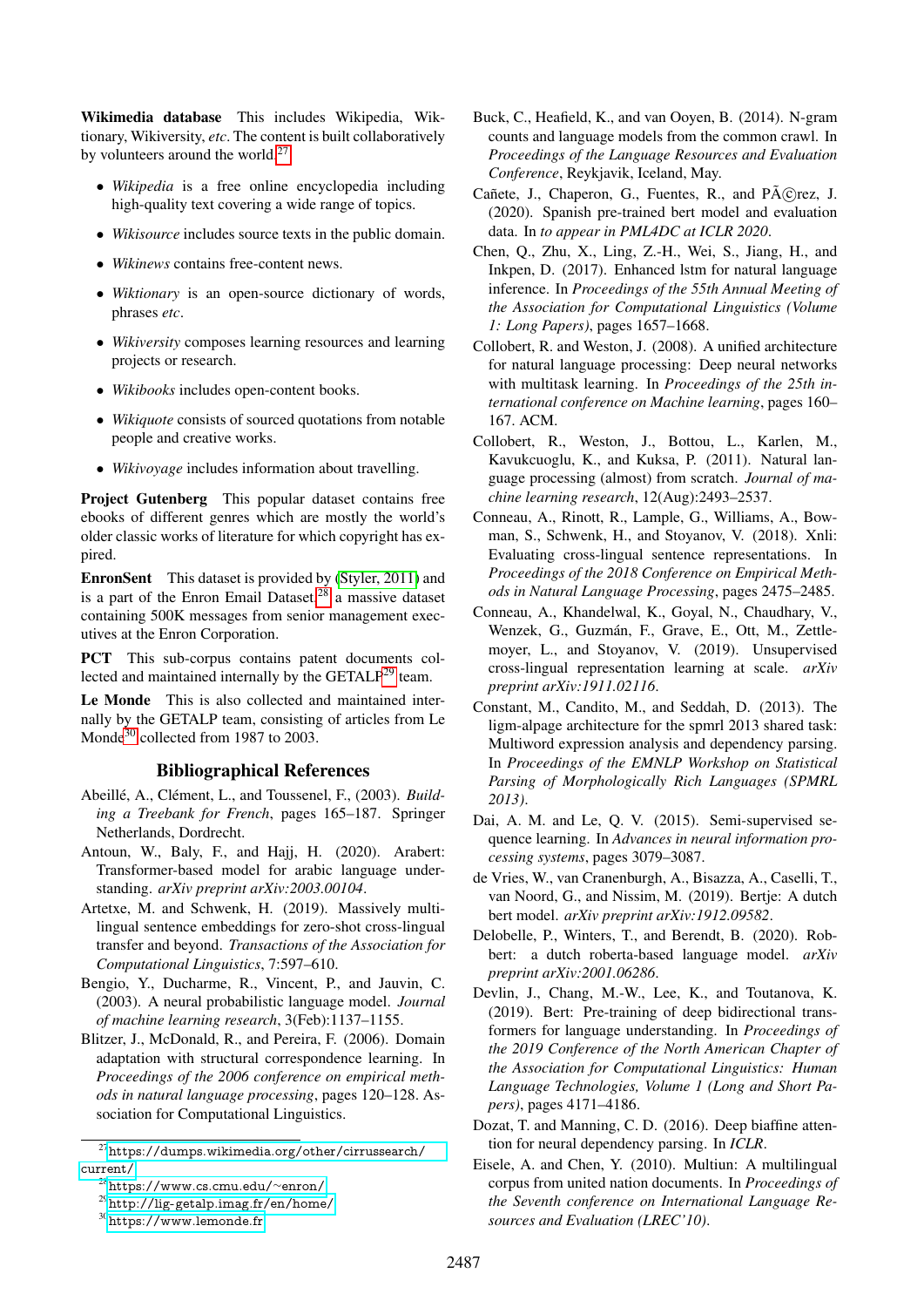- <span id="page-9-6"></span>Eisenschlos, J., Ruder, S., Czapla, P., Kardas, M., Gugger, S., and Howard, J. (2019). Multifit: Efficient multilingual language model fine-tuning. In *Proceedings of the 2019 conference on empirical methods in natural language processing (EMNLP)*, pages 1532–1543.
- <span id="page-9-16"></span>Fan, A., Grave, E., and Joulin, A. (2019). Reducing transformer depth on demand with structured dropout. In *International Conference on Learning Representations*.
- <span id="page-9-18"></span>Gong, L., He, D., Li, Z., Qin, T., Wang, L., and Liu, T. (2019). Efficient training of bert by progressively stacking. In *International Conference on Machine Learning*, pages 2337–2346.
- <span id="page-9-22"></span>Hadj Salah, M. (2018). *Arabic word sense disambiguation for and by machine translation*. Theses, Universite´ Grenoble Alpes ; Université de Sfax (Tunisie). Faculté des Sciences économiques et de gestion, December.
- <span id="page-9-5"></span>Hochreiter, S. and Schmidhuber, J. (1997). Long shortterm memory. *Neural computation*, 9(8):1735–1780.
- <span id="page-9-0"></span>Howard, J. and Ruder, S. (2018). Universal language model fine-tuning for text classification. In *Proceedings of the 56th Annual Meeting of the Association for Computational Linguistics (Volume 1: Long Papers)*, pages 328–339.
- <span id="page-9-17"></span>Huang, G., Sun, Y., Liu, Z., Sedra, D., and Weinberger, K. Q. (2016). Deep networks with stochastic depth. In *European conference on computer vision*, pages 646– 661. Springer.
- <span id="page-9-14"></span>Kingma, D. P. and Ba, J. (2014). Adam: A method for stochastic optimization. *arXiv preprint arXiv:1412.6980*.
- <span id="page-9-26"></span>Kitaev, N. and Klein, D. (2018). Constituency parsing with a self-attentive encoder. In *Proceedings of the 56th Annual Meeting of the Association for Computational Linguistics (Volume 1: Long Papers)*, pages 2676–2686, Melbourne, Australia, July. Association for Computational Linguistics.
- <span id="page-9-27"></span>Kitaev, N., Cao, S., and Klein, D. (2019). Multilingual constituency parsing with self-attention and pre-training. In *Proceedings of the 57th Annual Meeting of the Association for Computational Linguistics*, pages 3499–3505, Florence, Italy, July. Association for Computational Linguistics.
- <span id="page-9-13"></span>Koehn, P., Hoang, H., Birch, A., Callison-Burch, C., Federico, M., Bertoldi, N., Cowan, B., Shen, W., Moran, C., Zens, R., et al. (2007). Moses: Open source toolkit for statistical machine translation. In *Proceedings of the 45th annual meeting of the association for computational linguistics companion volume proceedings of the demo and poster sessions*, pages 177–180.
- <span id="page-9-29"></span>Koehn, P. (2005). Europarl: A parallel corpus for statistical machine translation. *Machine Translation Summit, 2005*, pages 79–86.
- <span id="page-9-9"></span>Kuratov, Y. and Arkhipov, M. (2019). Adaptation of deep bidirectional multilingual transformers for russian language. *arXiv preprint arXiv:1905.07213*.
- <span id="page-9-3"></span>Lample, G. and Conneau, A. (2019). Cross-lingual language model pretraining. In *Advances in neural information processing systems*.
- <span id="page-9-7"></span>Lan, Z., Chen, M., Goodman, S., Gimpel, K., Sharma,

P., and Soricut, R. (2019). Albert: A lite bert for selfsupervised learning of language representations. *arXiv preprint arXiv:1909.11942*.

- <span id="page-9-11"></span>Li, X., Michel, P., Anastasopoulos, A., Belinkov, Y., Durrani, N., Firat, O., Koehn, P., Neubig, G., Pino, J., and Sajjad, H. (2019). Findings of the first shared task on machine translation robustness. *WMT 2019*, page 91.
- <span id="page-9-28"></span>Lison, P. and Tiedemann, J. (2016). Opensubtitles2015: Extracting large parallel corpora from movie and tv subtitles. In *International Conference on Language Resources and Evaluation*.
- <span id="page-9-2"></span>Liu, Y., Ott, M., Goyal, N., Du, J., Joshi, M., Chen, D., Levy, O., Lewis, M., Zettlemoyer, L., and Stoyanov, V. (2019). Roberta: A robustly optimized bert pretraining approach. *arXiv preprint arXiv:1907.11692*.
- <span id="page-9-4"></span>Martin, L., Muller, B., Ortiz Suárez, P. J., Dupont, Y., Romary, L., Villemonte de la Clergerie, E., Seddah, D., and ´ Sagot, B. (2019). CamemBERT: a Tasty French Language Model. *arXiv e-prints*, page arXiv:1911.03894, Nov.
- <span id="page-9-8"></span>McCann, B., Bradbury, J., Xiong, C., and Socher, R. (2017). Learned in translation: Contextualized word vectors. In *Advances in Neural Information Processing Systems*, pages 6294–6305.
- <span id="page-9-12"></span>Meta. (2019). Data dumps — meta, discussion about wikimedia projects.
- <span id="page-9-1"></span>Mikolov, T., Sutskever, I., Chen, K., Corrado, G., and Dean, J. (2013). Distributed representations of words and phrases and their compositionality. In *Proceedings of the 26th International Conference on Neural Information Processing Systems - Volume 2*, NIPS'13, pages 3111–3119, USA. Curran Associates Inc.
- <span id="page-9-23"></span>Miller, G. A., Leacock, C., Tengi, R., and Bunker, R. T. (1993). A semantic concordance. In *Proceedings of the workshop on Human Language Technology*, HLT '93, pages 303–308, Stroudsburg, PA, USA. Association for Computational Linguistics.
- <span id="page-9-20"></span>Miller, G. A. (1995). Wordnet: a lexical database for english. *Communications of the ACM*, 38(11):39–41.
- <span id="page-9-21"></span>Navigli, R. and Ponzetto, S. P. (2010). Babelnet: Building a very large multilingual semantic network. In *Proceedings of the 48th annual meeting of the association for computational linguistics*, pages 216–225. Association for Computational Linguistics.
- <span id="page-9-19"></span>Navigli, R., Jurgens, D., and Vannella, D. (2013). SemEval-2013 Task 12: Multilingual Word Sense Disambiguation. In *Second Joint Conference on Lexical and Computational Semantics (\*SEM), Volume 2: Proceedings of the Seventh International Workshop on Semantic Evaluation (SemEval 2013)*, pages 222–231.
- <span id="page-9-25"></span>Navigli, R. (2009). Word sense disambiguation: A survey. *ACM Computing Surveys*, 41(2):10:1–10:69, feb.
- <span id="page-9-10"></span>Nguyen, D. Q. and Nguyen, A. T. (2020). Phobert: Pretrained language models for vietnamese. *arXiv preprint arXiv:2003.00744*.
- <span id="page-9-15"></span>Nguyen, T. Q. and Salazar, J. (2019). Transformers without tears: Improving the normalization of self-attention. *arXiv preprint arXiv:1910.05895*.
- <span id="page-9-24"></span>Ott, M., Edunov, S., Baevski, A., Fan, A., Gross, S., Ng, N.,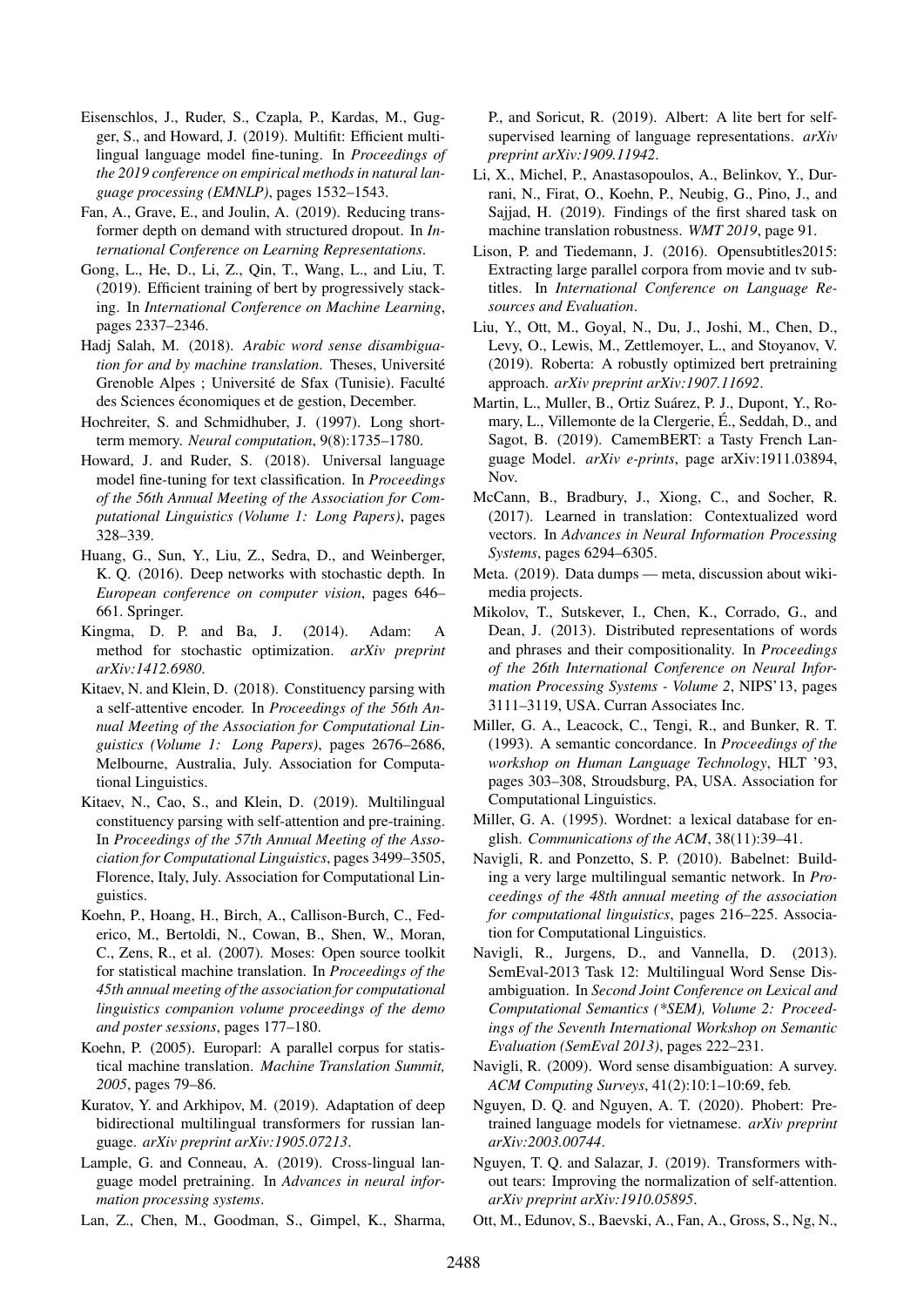Grangier, D., and Auli, M. (2019). fairseq: A fast, extensible toolkit for sequence modeling. In *Proceedings of NAACL-HLT 2019: Demonstrations*.

- <span id="page-10-2"></span>Pennington, J., Socher, R., and Manning, C. D. (2014). Glove: Global vectors for word representation. In *In EMNLP*.
- <span id="page-10-0"></span>Peters, M. E., Neumann, M., Iyyer, M., Gardner, M., Clark, C., Lee, K., and Zettlemoyer, L. (2018). Deep contextualized word representations. In *Proceedings of NAACL-HLT*, pages 2227–2237.
- <span id="page-10-15"></span>Pham, N.-Q., Nguyen, T.-S., Niehues, J., Muller, M., and Waibel, A. (2019). Very deep self-attention networks for end-to-end speech recognition. *arXiv preprint arXiv:1904.13377*.
- <span id="page-10-10"></span>Polignano, M., Basile, P., de Gemmis, M., Semeraro, G., and Basile, V. (2019). AlBERTo: Italian BERT Language Understanding Model for NLP Challenging Tasks Based on Tweets. In *Proceedings of the Sixth Italian Conference on Computational Linguistics (CLiC-it 2019)*, volume 2481. CEUR.
- <span id="page-10-17"></span>Prettenhofer, P. and Stein, B. (2010). Cross-language text classification using structural correspondence learning. In *Proceedings of the 48th annual meeting of the association for computational linguistics*, pages 1118–1127.
- <span id="page-10-1"></span>Radford, A., Narasimhan, K., Salimans, T., and Sutskever, I. (2018). Improving language understanding by generative pre-training. *Technical report, OpenAI*.
- <span id="page-10-7"></span>Raffel, C., Shazeer, N., Roberts, A., Lee, K., Narang, S., Matena, M., Zhou, Y., Li, W., and Liu, P. J. (2019). Exploring the limits of transfer learning with a unified textto-text transformer. *arXiv preprint arXiv:1910.10683*.
- <span id="page-10-8"></span>Rajpurkar, P., Jia, R., and Liang, P. (2018). Know what you don't know: Unanswerable questions for squad. *arXiv preprint arXiv:1806.03822*.
- <span id="page-10-3"></span>Ramachandran, P., Liu, P., and Le, Q. (2017). Unsupervised pretraining for sequence to sequence learning. In *Proceedings of the 2017 Conference on Empirical Methods in Natural Language Processing*, pages 383–391.
- <span id="page-10-18"></span>Seddah, D., Tsarfaty, R., Kübler, S., Candito, M., Choi, J. D., Farkas, R., Foster, J., Goenaga, I., Gojenola Galletebeitia, K., Goldberg, Y., Green, S., Habash, N., Kuhlmann, M., Maier, W., Nivre, J., Przepiórkowski, A., Roth, R., Seeker, W., Versley, Y., Vincze, V., Wolinski, ´ M., Wróblewska, A., and Villemonte de la Clergerie, E. (2013). Overview of the SPMRL 2013 shared task: A cross-framework evaluation of parsing morphologically rich languages. In *Proceedings of the Fourth Workshop on Statistical Parsing of Morphologically-Rich Languages*, pages 146–182, Seattle, Washington, USA, October. Association for Computational Linguistics.
- <span id="page-10-19"></span>Segonne, V., Candito, M., and Crabbé, B. (2019). Using wiktionary as a resource for wsd: the case of french verbs. In *Proceedings of the 13th International Conference on Computational Semantics-Long Papers*, pages 259–270.
- <span id="page-10-16"></span>Sennrich, R., Haddow, B., and Birch, A. (2016). Neural machine translation of rare words with subword units. In *Proceedings of the 54th Annual Meeting of the Asso-*

*ciation for Computational Linguistics (Volume 1: Long Papers)*, pages 1715–1725.

- <span id="page-10-20"></span>Sérasset, G. (2012). Dbnary: Wiktionary as a lmf based multilingual rdf network. In *Language Resources and Evaluation Conference, LREC 2012*.
- <span id="page-10-23"></span>Skadins, R., Tiedemann, J., Rozis, R., and Deksne, D. (2014). Billions of parallel words for free: Building and using the EU bookshop corpus. In *Proceedings of the Ninth International Conference on Language Resources and Evaluation, LREC 2014, Reykjavik, Iceland, May 26-31, 2014*, pages 1850–1855.
- <span id="page-10-11"></span>Souza, F., Nogueira, R., and Lotufo, R. (2019). Portuguese named entity recognition using bert-crf. *arXiv preprint arXiv:1909.10649*.
- <span id="page-10-24"></span>Styler, W. (2011). The enronsent corpus. *Technical Report 01-2011. University of Colorado at Boulder Institute of Cognitive Science, Boulder, CO.*
- <span id="page-10-6"></span>Sutskever, I., Vinyals, O., and Le, Q. V. (2014). Sequence to sequence learning with neural networks. In *Advances in neural information processing systems*, pages 3104– 3112.
- <span id="page-10-13"></span>Tiedemann, J. (2012). Parallel data, tools and interfaces in opus. In Nicoletta Calzolari (Conference Chair), et al., editors, *Proceedings of the Eight International Conference on Language Resources and Evaluation (LREC'12)*, Istanbul, Turkey, may. European Language Resources Association (ELRA).
- <span id="page-10-4"></span>Vaswani, A., Shazeer, N., Parmar, N., Uszkoreit, J., Jones, L., Gomez, A. N., Kaiser, Ł., and Polosukhin, I. (2017). Attention is all you need. In *Advances in neural information processing systems*, pages 5998–6008.
- <span id="page-10-14"></span>Vaswani, A., Bengio, S., Brevdo, E., Chollet, F., Gomez, A., Gouws, S., Jones, L., Kaiser, Ł., Kalchbrenner, N., Parmar, N., et al. (2018). Tensor2tensor for neural machine translation. In *Proceedings of the 13th Conference of the Association for Machine Translation in the Americas (Volume 1: Research Papers)*, pages 193–199.
- <span id="page-10-21"></span>Vial, L., Lecouteux, B., and Schwab, D. (2018). UF-SAC: Unification of Sense Annotated Corpora and Tools. In *Language Resources and Evaluation Conference (LREC)*, Miyazaki, Japan, May.
- <span id="page-10-22"></span>Vial, L., Lecouteux, B., and Schwab, D. (2019). Sense Vocabulary Compression through the Semantic Knowledge of WordNet for Neural Word Sense Disambiguation. In *Proceedings of the 10th Global Wordnet Conference*, Wroclaw, Poland.
- <span id="page-10-9"></span>Virtanen, A., Kanerva, J., Ilo, R., Luoma, J., Luotolahti, J., Salakoski, T., Ginter, F., and Pyysalo, S. (2019). Multilingual is not enough: Bert for finnish. *arXiv preprint arXiv:1912.07076*.
- <span id="page-10-5"></span>Wang, A., Singh, A., Michael, J., Hill, F., Levy, O., and Bowman, S. (2018). GLUE: A multi-task benchmark and analysis platform for natural language understanding. In *Proceedings of the 2018 EMNLP Workshop BlackboxNLP: Analyzing and Interpreting Neural Networks for NLP*, pages 353–355, Brussels, Belgium, November. Association for Computational Linguistics.
- <span id="page-10-12"></span>Wang, A., Pruksachatkun, Y., Nangia, N., Singh, A., Michael, J., Hill, F., Levy, O., and Bowman, S. R.